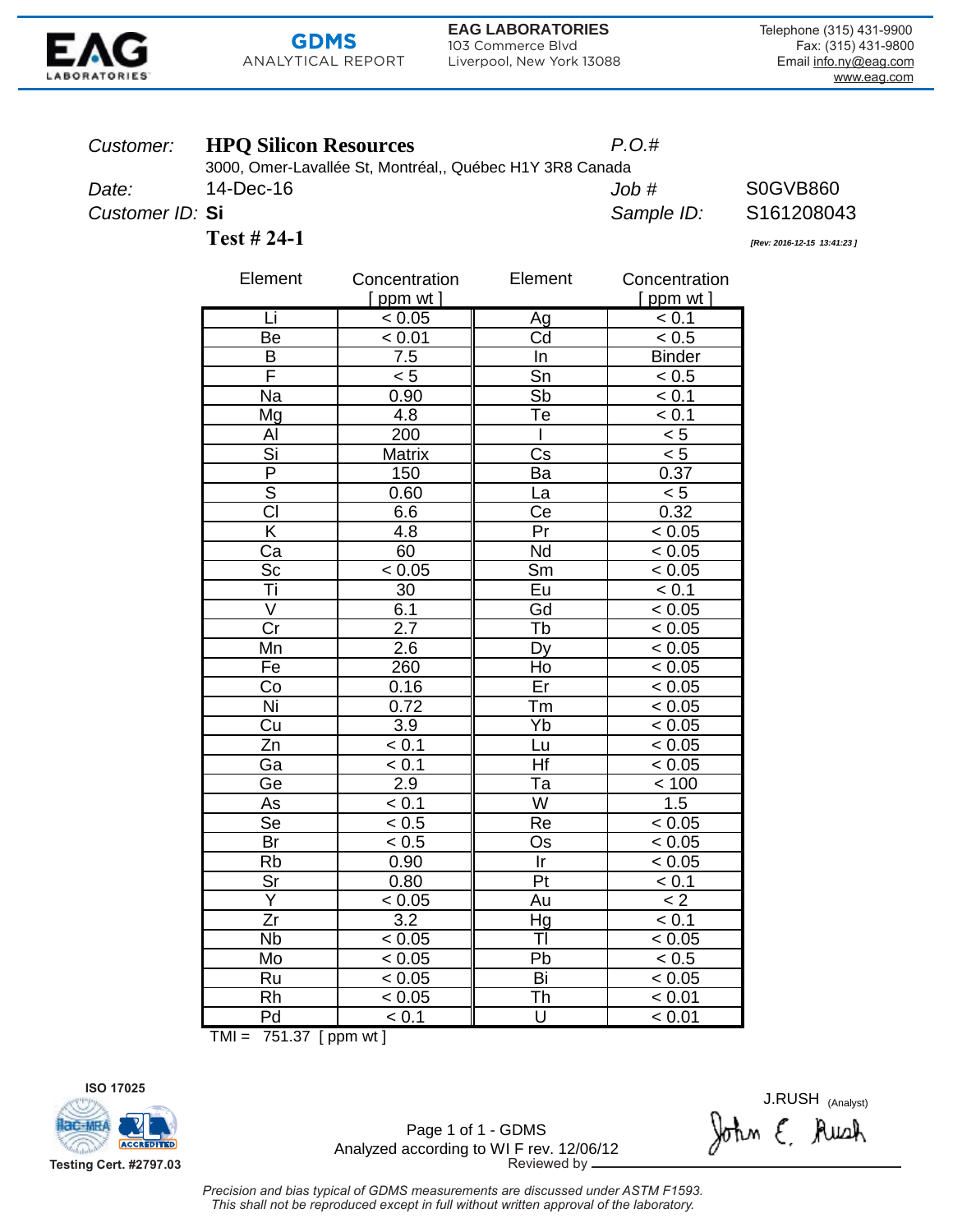

# **GDMS** ANALYTICAL REPORT

3000, Omer-Lavallée St, Montréal,, Québec H1Y 3R8 Canada

**EAG LABORATORIES** 103 Commerce Blvd Liverpool, New York 13088 Telephone (315) 431-9900 Fax: (315) 431-9800 Email info.ny@eag.com www.eag.com

**S0GVB860** 

S161208044

[Rev: 2016-12-15 13:41:32]

### Customer: **HPQ Silicon Resources**

14-Dec-16

 $P.O.#$ 

 $Job#$ 

Sample ID:

Date: Customer ID: Si

**Test #24-2** 

| Element                  | Concentration    | Element                           | Concentration  |
|--------------------------|------------------|-----------------------------------|----------------|
|                          | [ ppm wt ]       |                                   | $[$ ppm wt $]$ |
| Li                       | < 0.05           | Ag                                | < 0.1          |
| Be                       | < 0.01           | Cd                                | < 0.5          |
| B                        | 8.3              | In                                | <b>Binder</b>  |
| F                        | $\overline{5}$   | $\overline{\mathsf{Sn}}$          | < 0.5          |
| Na                       | 1.4              | Sb                                | < 0.1          |
| Mg                       | $\overline{11}$  | Тe                                | < 0.1          |
| $\overline{AI}$          | 420              |                                   | < 5            |
| Si                       | Matrix           | $\overline{\text{Cs}}$            | $\overline{5}$ |
| $\overline{\mathsf{P}}$  | 150              | Ba                                | 1.6            |
| $\overline{\mathsf{s}}$  | 0.25             | La                                | < 5            |
| $\overline{\text{CI}}$   | 1.4              | $\overline{\mathsf{Ce}}$          | 0.50           |
| $\overline{\mathsf{K}}$  | $\overline{18}$  | Pr                                | < 0.05         |
| $\overline{Ca}$          | 250              | $\overline{\mathsf{Nd}}$          | < 0.05         |
| $\overline{\text{Sc}}$   | < 0.05           | $\overline{\mathsf{S}}\mathsf{m}$ | < 0.05         |
| Ti                       | 46               | Eu                                | < 0.1          |
| V                        | 7.4              | Gd                                | < 0.05         |
| Cr                       | $\overline{3.0}$ | Tb                                | < 0.05         |
| Mn                       | 2.7              | Dy                                | < 0.05         |
| Fe                       | 330              | Ho                                | < 0.05         |
| Co                       | 0.19             | Er                                | $\leq 0.05$    |
| Ni                       | 1.5              | Тm                                | < 0.05         |
| $\overline{\mathrm{Cu}}$ | 3.9              | Yb                                | < 0.05         |
| Zn                       | < 0.1            | Lu                                | < 0.05         |
| Ga                       | < 0.1            | Ηf                                | < 0.05         |
| Ge                       | 2.6              | Тa                                | < 100          |
| As                       | < 0.1            | $\overline{\mathsf{W}}$           | 0.98           |
| $\overline{\text{Se}}$   | < 0.5            | Re                                | < 0.05         |
| Br                       | < 0.5            | Os                                | < 0.05         |
| $\overline{\text{Rb}}$   | $\overline{2.0}$ | $\overline{\mathsf{r}}$           | < 0.05         |
| $\overline{\text{Sr}}$   | $\overline{3.9}$ | Pt                                | < 0.1          |
| Y                        | < 0.05           | Au                                | < 2            |
| Zr                       | 4.5              | Hg                                | < 0.1          |
| <b>Nb</b>                | < 0.05           | $\overline{\mathsf{T}}$ l         | < 0.05         |
| Mo                       | < 0.05           | Pb                                | < 0.5          |
| Ru                       | < 0.05           | $\overline{Bi}$                   | < 0.05         |
| $\overline{Rh}$          | < 0.05           | Th                                | 0.03           |
| Pd                       | $\leq 0.1$       | $\overline{\mathsf{U}}$           | < 0.01         |

 $TMI = 1271.15$  [ppm wt]



Page 1 of 1 - GDMS Analyzed according to WI F rev. 12/06/12 Reviewed by -

J.RUSH (Analyst)<br>John E. Auch

Precision and bias typical of GDMS measurements are discussed under ASTM F1593. This shall not be reproduced except in full without written approval of the laboratory.